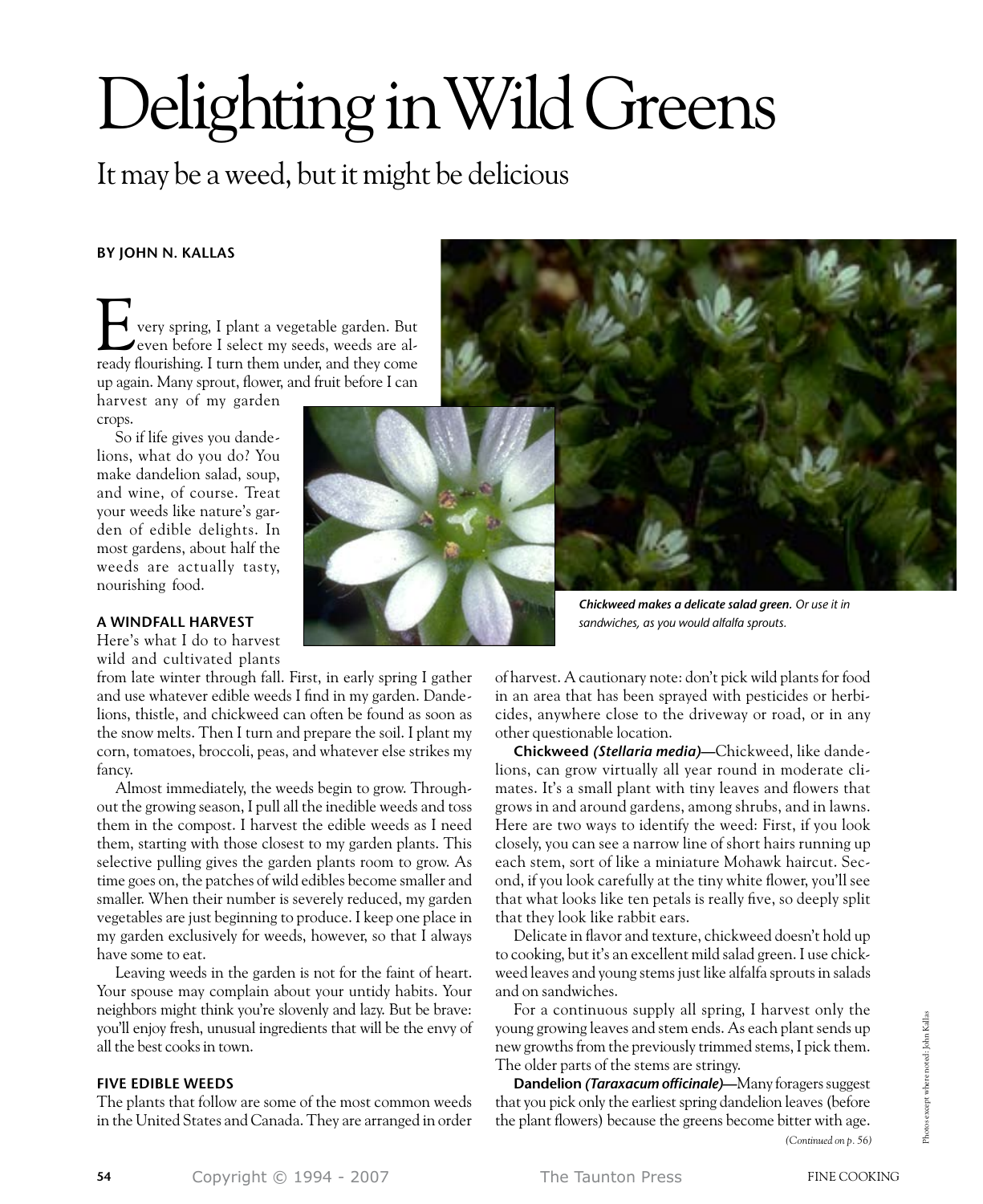# **Wild greens with a French accent**

**by Greg Higgins**

**At my restaurant in Portland, Oregon, I try to cook food that offers what the French call goût de terroir—the flavor of the region. Wild foods such as the many types of greens, mushrooms, tubers, and shoots that grow in the Pacific Northwest and other regions of the country are delicious, and they add a special regional character to my food. Using ingredients grown or foraged locally means that the food is fresh and at its peak. It's also part of the wise use of our agricultural resources.**

#### *Salmon with sheep sorrel sauce & dumplings*

You can use French sorrel if the wild greens aren't available. I recommend a Chardonnay that isn't too oaky or a Pinot Gris. *Serves six.*

#### *6 skinless salmon fillets, 5 oz. each Salt and freshly ground black pepper*

#### **For the dumplings:**

- *1 lb. russet potatoes, preferably Yukon Gold, unpeeled, scrubbed*
- *4 oz. sheep sorrel (or French sorrel) leaves (about 5 cups, lightly packed)*
- *1⁄4 cup olive oil*
- *3 egg yolks*
- *1⁄3 cup semolina*
- *1⁄2 cup flour*
- *1⁄2 cup fine fresh breadcrumbs 1⁄4 tsp. grated fresh nutmeg*
- *2 tsp. salt, more to taste*
- *Freshly ground black pepper*

#### **for the sauce:**

- *3 cups fish stock (or 2 cups bottled clam juice and 1 cup water)*
- *2 Tbs. minced shallot*
- *1 tsp. minced garlic*
- *6 oz. sheep sorrel (or French sorrel) leaves (about 7 cups, lightly packed) 1⁄2 cup extra-virgin olive oil Salt and freshly ground black pepper*

**For the dumplings—**Simmer the whole potatoes in lightly salted water until tender enough to allow a knife point to easily penetrate to the center. Drain and cool slightly.

Blanch the sorrel in boiling water for a few seconds and refresh in cold water. Drain thoroughly and press out excess moisture. In a food processor or blender, purée the sorrel with the olive oil and egg yolks.

Cut the potatoes into smaller pieces and pass them through a food mill or a ricer (the skins will stay behind) into a mixing bowl. Add the semolina, flour, breadcrumbs, puréed sorrel, nutmeg, salt, and pepper to taste. Knead the mixture lightly until it comes together to make an even dough. Cover the bowl with a towel and let rest for 30 min.

Lightly flour your hands and the work surface. Divide the dough into a few pieces and roll each piece into a 3/4-in. rope. Cut the ropes into 2-in. pieces. Roll the ends of each piece to taper them and make footballshaped dumplings.

Cook the dumplings in a large pot of boiling salted water until they float to the top and feel firm, about 4 min. Remove with a slotted spoon, drain, and toss with a little oil to prevent sticking. Use immediately or refrigerate.

**For the sauce—**Combine the fish stock, shallots, and garlic in a small, nonreactive saucepan and simmer until reduced to about <sup>2</sup>/<sub>3</sub> cup. Put the sorrel leaves into the bowl of a food processor, add the hot stock reduction, and process about 30 seconds. With the motor running, gradually add the olive oil and salt and pepper to taste. Keep warm until ready to serve. The sauce may separate on standing, so whisk it well before serving.

**To finish the dish—**Run your finger over the salmon fillets to find any pin bones and pull them out with tweezers or by pinching them between your finger and a knife. Season with salt and pepper to taste. Set up a steamer (or a large pot fitted with a rack), bring the water to a boil, put in the fish, cover, and steam until just barely done in the center, 5 to 10 min., depending on the shape of the fillet.

Meanwhile, sauté the dumplings in a little oil or butter in a nonstick pan over medium-high heat until they're heated through and slightly browned. Ladle some warm sauce on each plate, arrange a few dumplings on one side and a salmon fillet on the other. Decorate with more greens, if you like, and serve immediately.

Greg Higgins cooked in Alsace and Burgundy before moving to Oregon, where he was the executive chef of the Heathman Hotel for nearly a decade. He recently opened his own restaurant, Higgins, in downtown Portland.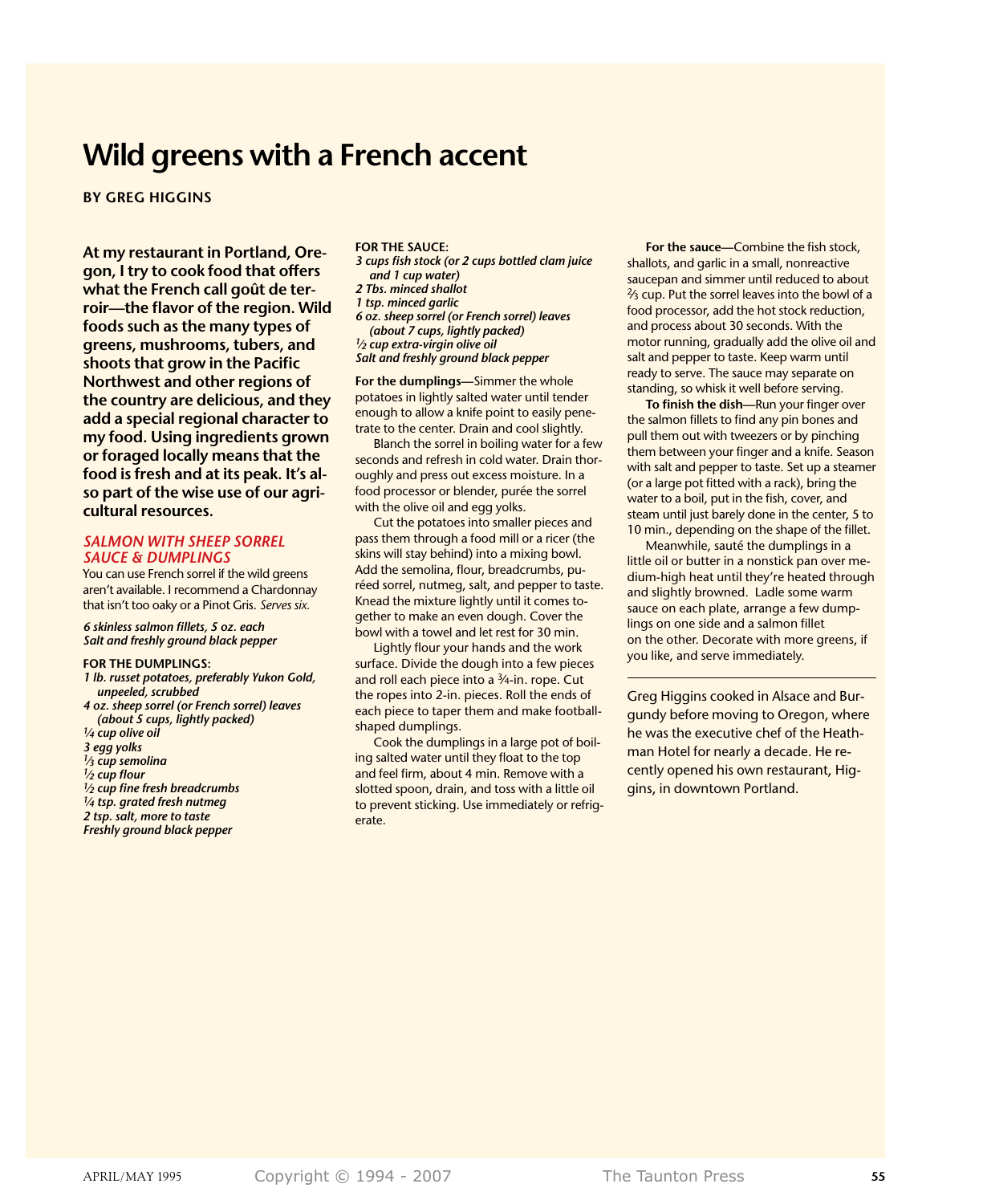Well, frankly, I don't care how early I pick them they're always bitter; they just get more so with time. If you like bitter greens, then try the young leaves raw as a salad. A basic oil-and-vinegar dressing helps to calm the bitterness. If you have only a moderate tolerance for bitter flavors, you can cut early greens

crosswise into narrow strips and sprinkle them onto a salad of milder greens, such as chickweed, lamb's quarters, or amaranth. Used sparingly, dandelion greens add punch but won't overwhelm. Boiling or sautéing makes the greens less bitter so that they can be used like cooked spinach.

Dandelion flowers make an excellent addition to soups. They can also serve as an attractive garnish and can be eaten out of hand. Many children love to pick and eat them. Be careful to avoid the green bracts that surround the base of the flower, since they are extremely bitter. Dandelion wine is made from the flowers. For a good wine recipe, check Euell Gibbons' *Stalking the Wild Asparagus* (see the sidebar opposite).

**Bull thistle** *(Cirsium vulgare)***—**This unlikely wild edible is flavorful in spite of its ominous spines. Bull thistle is a biennial, which means it takes two years to complete its growth cycle. The first year that it grows from seed, it sends down a carrot-like taproot and sprouts a set of leaves. The second year, it grows rapidly from its taproot into a four- to six-foot plant with stalks that bear both leaves and purple flowers.

I collect the young first-year leaves and boil them for only a few minutes, enough to soften their spines. If the spines remain stiff after five minutes of boiling, I know the leaves are too old to eat. This plant gets increasingly fibrous, bitter, and stiff-spined with age. Because of the spines and hairs, I don't suggest you eat the leaves raw, regardless of age.

The first-year taproot is entirely edible and makes an excellent cooked vegetable. By early spring of the second year, when the plant begins sending up its flowering stalks, the taproot is too hard and fibrous to eat. Unless you want seed, don't let bull thistle grow to maturity the second year, because it will draw nutrients and water from other plants.

**Sheep sorrel** *(Rumex acetosella)***—**Closely related to French sorrel *(Rumex scutatus),* which many people plant in their gardens, sheep sorrel is a small plant ranging from five to ten inches tall. Its leaves are shaped like long arrowheads, and the plant often has a reddish tinge, particularly when it reaches the flowering stage. Leaves vary in size from three-quarters of an inch to about two inches long, and they never seem to become fibrous.



*both edible. The bitter leaves add punch to a salad; they're also good cooked like spinach.*

The leaf of this plant has a vinegary, lemony flavor that makes it an excellent trail nibble, a good addition to soup, and a fine salad green (see recipes on p. 55). Because of their lemony flavor, sheep sorrel leaves (either fresh or dried) make an excellent herbal seasoning for meat, poultry, and fish. I lay fresh leaves on the food before cooking or sprinkle dried leaves over the surface. The dried leaves also make a good tea.

**Purslane** *(Portulaca oleracea)***—**Purslane is a succulent, persistent groundcover. Its reddish stems resemble networks of miniature pipes running along the ground. The green leaves are tear-shaped and thick.

*Bull thistle offers edible leaves, which need boiling to soften, and a carrot-like taproot.*



**56 Copyright © 1994 - 2007** The Taunton Press **FINE COOKING**